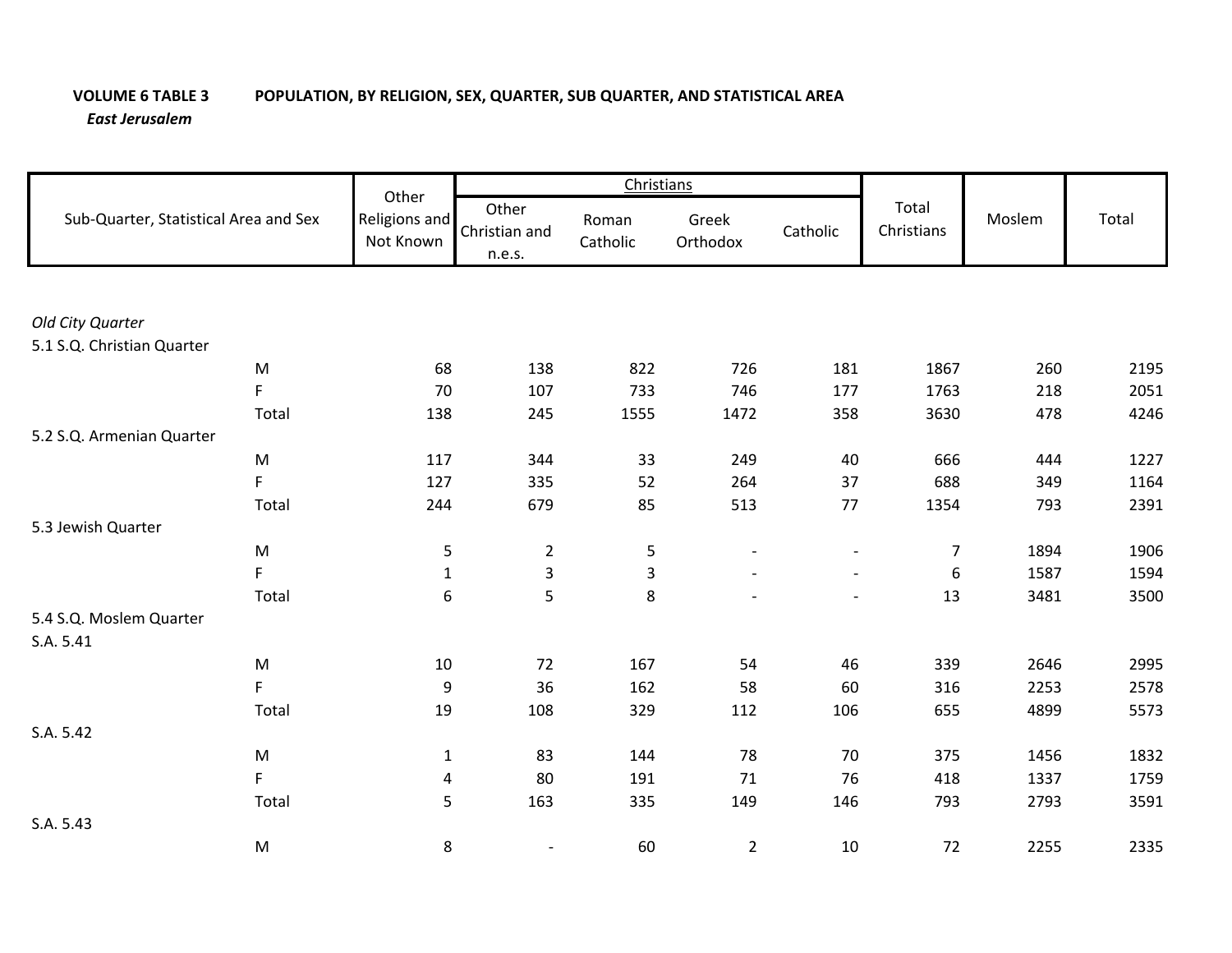|                             | F           | $\overline{4}$ | $\overline{\phantom{a}}$ | 44             | $\mathbf{1}$   | 8                        | 53   | 1982  | 2039  |
|-----------------------------|-------------|----------------|--------------------------|----------------|----------------|--------------------------|------|-------|-------|
|                             | Total       | 12             |                          | 104            | $\overline{3}$ | 18                       | 125  | 4237  | 4374  |
| 5.4 Moslem Quarter          |             |                |                          |                |                |                          |      |       |       |
|                             | ${\sf M}$   | 19             | 169                      | 370            | 134            | 126                      | 799  | 6344  | 7162  |
|                             | F           | 17             | 102                      | 398            | 130            | 144                      | 774  | 5585  | 6376  |
|                             | Total       | 36             | 271                      | 768            | 264            | 270                      | 1573 | 11929 | 13538 |
| 5. Old City Quarter         |             |                |                          |                |                |                          |      |       |       |
|                             | M           | 214            | 655                      | 1231           | 1108           | 347                      | 3341 | 8935  | 12490 |
|                             | F           | 210            | 545                      | 1185           | 1141           | 358                      | 3229 | 7746  | 11185 |
|                             | Total       | 424            | 1200                     | 2416           | 2249           | 705                      | 6570 | 16681 | 23675 |
| Northern Quarter            |             |                |                          |                |                |                          |      |       |       |
| 6.11 S.A. Tur               | M           | 25             | 24                       | 88             | 61             | 28                       | 201  | 2483  | 2709  |
|                             | F           | 26             | $27$                     | 113            | 195            | 29                       | 364  | 2236  | 2626  |
|                             | Total       | 51             | 51                       | 201            | 256            | 57                       | 565  | 4719  | 5335  |
| 6.12 S.A. Isawiya           | M           |                | 3                        | 13             | 13             | $\overline{\phantom{a}}$ | 29   | 807   | 836   |
|                             | F           | $\mathbf{1}$   | $\overline{2}$           | 13             | 12             | $\overline{\phantom{a}}$ | 27   | 749   | 777   |
|                             | Total       | $\mathbf 1$    | 5                        | 26             | 25             | $\blacksquare$           | 56   | 1556  | 1613  |
| 6.13 S.A. Hebrew University |             |                |                          |                |                |                          |      |       |       |
| Area                        | ${\sf M}$   | 35             | 21                       | 21             | 13             | $\overline{\phantom{a}}$ | 55   | 82    | 172   |
|                             | F           | 31             | 36                       | $\overline{4}$ | 32             | $\overline{\phantom{a}}$ | 72   | 91    | 194   |
|                             | Total       | 66             | 57                       | 25             | 45             | $\overline{\phantom{a}}$ | 127  | 173   | 366   |
| 6.14 S.A. Wadi el Jose      | ${\sf M}$   | 27             | 33                       | 46             | 57             | 13                       | 149  | 1585  | 1761  |
|                             | $\mathsf F$ | 21             | 33                       | 50             | 48             | 17                       | 148  | 1488  | 1657  |
|                             | Total       | 48             | 66                       | 96             | 105            | $30\,$                   | 297  | 3073  | 3418  |
|                             |             |                |                          |                |                |                          |      |       |       |
| 6.1 S.Q. Tur, Wadi el Jose  | ${\sf M}$   | 85             | 78                       | 169            | 145            | 42                       | 434  | 4959  | 5478  |
|                             | $\mathsf F$ | 81             | 101                      | 179            | 286            | 45                       | 611  | 4562  | 5254  |
|                             | Total       | 166            | 179                      | 348            | 431            | 87                       | 1045 | 9521  | 10732 |
| 6.2 S.Q. American Colony,   |             |                |                          |                |                |                          |      |       |       |

Sheikh Jarrah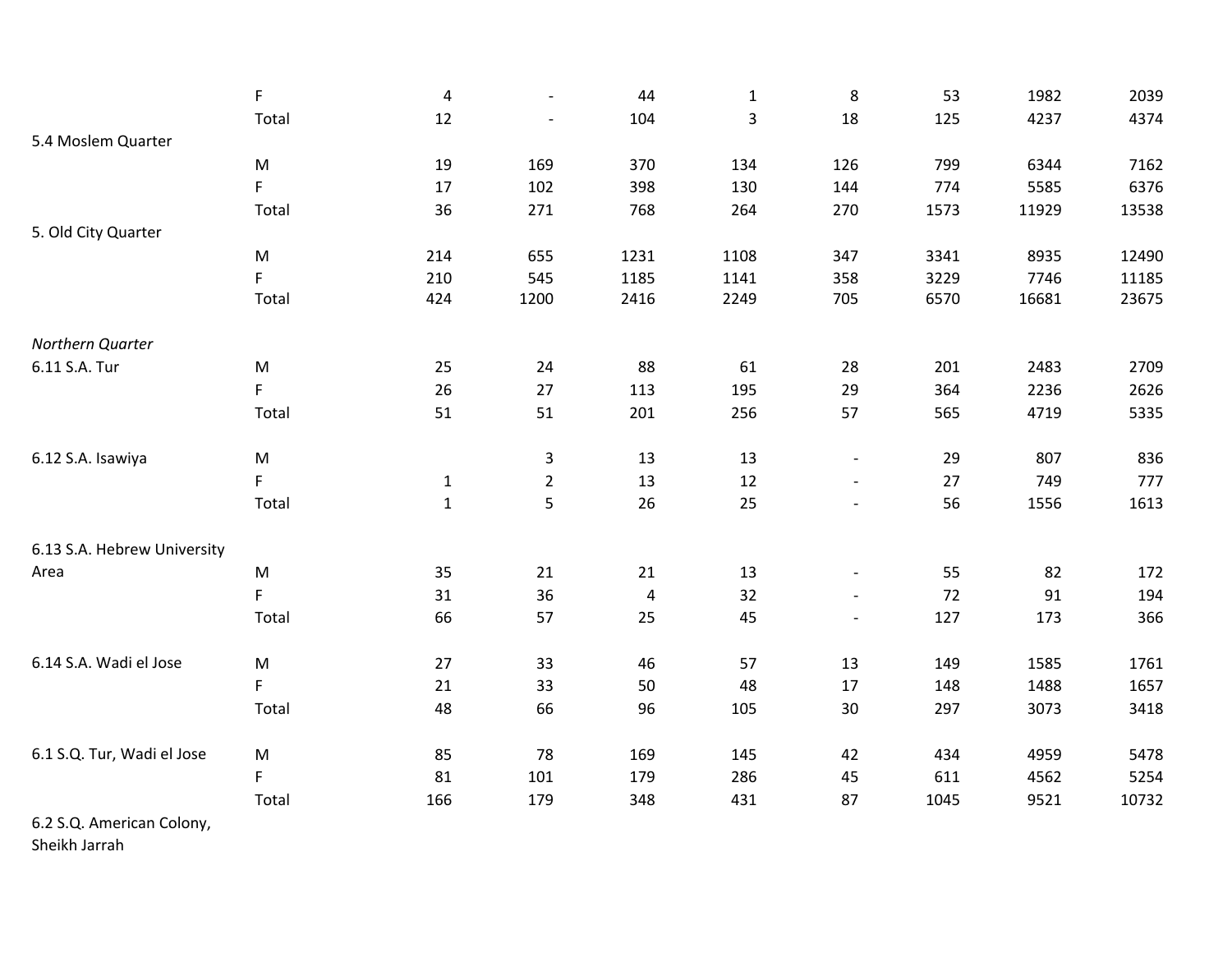| 6.21 S.A. East American Colony M  |                                                                                                            | 36             | 91             | 102 | 120 | 36           | 349  | 1358 | 1743 |
|-----------------------------------|------------------------------------------------------------------------------------------------------------|----------------|----------------|-----|-----|--------------|------|------|------|
|                                   | F                                                                                                          | 34             | 89             | 105 | 136 | 42           | 372  | 1410 | 1816 |
|                                   | Total                                                                                                      | 70             | 180            | 207 | 256 | 78           | 721  | 2768 | 3559 |
| 6.22 S.A. West American           |                                                                                                            |                |                |     |     |              |      |      |      |
| Colony                            | ${\sf M}$                                                                                                  | 9              | 53             | 37  | 62  | 15           | 167  | 291  | 467  |
|                                   | F.                                                                                                         | 10             | 60             | 64  | 58  | 21           | 203  | 193  | 406  |
|                                   | Total                                                                                                      | 19             | 113            | 101 | 120 | 36           | 370  | 484  | 873  |
| 6.23 S.A. Sheikh Jarrah           | M                                                                                                          | 18             | 29             | 65  | 43  | 20           | 157  | 711  | 886  |
|                                   | F.                                                                                                         | 14             | 24             | 103 | 46  | 19           | 192  | 651  | 857  |
|                                   | Total                                                                                                      | 32             | 53             | 168 | 89  | 39           | 349  | 1362 | 1743 |
| 6.2 S.Q. American Colony,         |                                                                                                            |                |                |     |     |              |      |      |      |
| Sheikh Jarrah                     | $\mathsf{M}% _{T}=\mathsf{M}_{T}\!\left( a,b\right) ,\ \mathsf{M}_{T}=\mathsf{M}_{T}\!\left( a,b\right) ,$ | 63             | 173            | 204 | 226 | 71           | 674  | 2359 | 3096 |
|                                   | $\mathsf F$                                                                                                | 58             | 173            | 272 | 239 | 82           | 766  | 2255 | 3079 |
|                                   | Total                                                                                                      | 121            | 346            | 476 | 465 | 153          | 1440 | 4614 | 6175 |
|                                   |                                                                                                            |                |                |     |     |              |      |      |      |
| 6.3 S.Q. Shu'Aft Beit Khanina     |                                                                                                            |                |                |     |     |              |      |      |      |
| 6.31 S.A. Shu'Aft                 | ${\sf M}$                                                                                                  | 19             | 22             | 43  | 81  | 36           | 182  | 1444 | 1645 |
|                                   | F                                                                                                          | 27             | 23             | 40  | 101 | 29           | 193  | 1535 | 1755 |
|                                   | Total                                                                                                      | 46             | 45             | 83  | 182 | 65           | 375  | 2979 | 3400 |
| 6.32 S.A. Beit Khanina            | M                                                                                                          | 48             | 82             | 86  | 208 | 52           | 428  | 1240 | 1716 |
|                                   | $\mathsf F$                                                                                                | 85             | 87             | 93  | 255 | 60           | 495  | 1313 | 1893 |
|                                   | Total                                                                                                      | 133            | 169            | 179 | 463 | 112          | 923  | 2553 | 3609 |
|                                   |                                                                                                            |                |                |     |     |              |      |      |      |
| 6.33 S.A. Atarot Airport Region M |                                                                                                            | 5              | 14             | 16  | 8   | 17           | 55   | 565  | 625  |
|                                   | F                                                                                                          | $\overline{2}$ | $\overline{7}$ | 20  | 17  | $\mathbf{3}$ | 47   | 449  | 498  |
|                                   | Total                                                                                                      | $\overline{7}$ | 21             | 36  | 25  | 20           | 102  | 1014 | 1123 |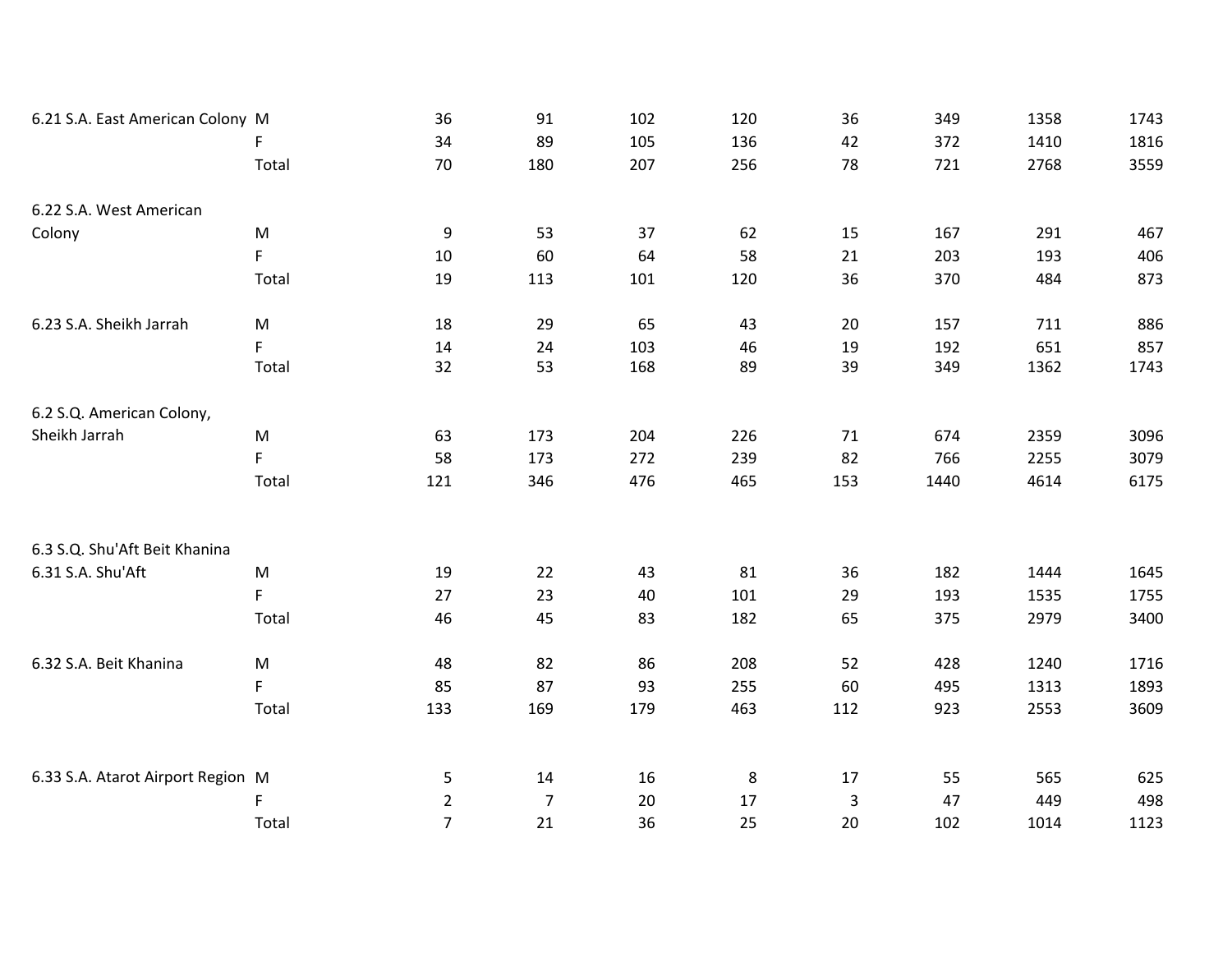| 6.3 S.Q. Shu'Aft Beit Khanina    | ${\sf M}$                                                                                                  | 73          | 124                      | 144            | 296            | 105                       | 669  | 3244  | 3986  |
|----------------------------------|------------------------------------------------------------------------------------------------------------|-------------|--------------------------|----------------|----------------|---------------------------|------|-------|-------|
|                                  | $\mathsf F$                                                                                                | 113         | 111                      | 154            | 374            | 92                        | 731  | 3302  | 4146  |
|                                  | Total                                                                                                      | 186         | 235                      | 298            | 670            | 197                       | 1400 | 6546  | 8132  |
| 6. Northern Quarter              | ${\sf M}$                                                                                                  | 221         | 377                      | 518            | 667            | 218                       | 1780 | 10559 | 12560 |
|                                  | $\mathsf F$                                                                                                | 252         | 383                      | 604            | 899            | 219                       | 2105 | 10122 | 12479 |
|                                  | Total                                                                                                      | 473         | 760                      | 1122           | 1566           | 437                       | 3885 | 20681 | 25039 |
| Southern Quarter                 |                                                                                                            |             |                          |                |                |                           |      |       |       |
| 7.1. S.Q. Silwan, Abu-Tur        |                                                                                                            |             |                          |                |                |                           |      |       |       |
| 7.11 S.A. Silwan Har-Zion        | ${\sf M}$                                                                                                  | 16          | $10\,$                   | 27             | 31             | 12                        | 80   | 3667  | 3763  |
|                                  | $\mathsf F$                                                                                                | 25          | 5                        | 44             | 32             | $\mathbf{3}$              | 84   | 3371  | 3480  |
|                                  | Total                                                                                                      | 41          | 15                       | 71             | 63             | 15                        | 164  | 7038  | 7243  |
| 7.12 Abu-Tur, Government         |                                                                                                            |             |                          |                |                |                           |      |       |       |
| House                            | ${\sf M}$                                                                                                  | 20          | $\overline{\phantom{a}}$ | $\mathbf{3}$   | 11             | $\overline{\phantom{a}}$  | 14   | 2029  | 2063  |
|                                  | F                                                                                                          | 14          |                          | $\overline{2}$ | 8              | $\blacksquare$            | 10   | 1771  | 1795  |
|                                  | Total                                                                                                      | 34          |                          | 5              | 19             |                           | 24   | 3800  | 3858  |
| *7.1 S.Q. Silwan, Abu-Tur        | $\mathsf{M}% _{T}=\mathsf{M}_{T}\!\left( a,b\right) ,\ \mathsf{M}_{T}=\mathsf{M}_{T}\!\left( a,b\right) ,$ | 36          | 10                       | 30             | 42             | 12                        | 94   | 5696  | 5826  |
|                                  | F.                                                                                                         | 39          | 5                        | 46             | 40             | 3                         | 94   | 5142  | 5275  |
|                                  | Total                                                                                                      | 75          | 15                       | 76             | 82             | 15                        | 188  | 10838 | 11101 |
|                                  |                                                                                                            |             |                          |                |                |                           |      |       |       |
| 7.2. S.Q. Zur Bahir, Beit Safafa |                                                                                                            |             |                          |                |                |                           |      |       |       |
| 7.21 Zur Bahir, Um Tuba          | ${\sf M}$                                                                                                  | $\mathsf 3$ | $\overline{\phantom{a}}$ | 4              | $\overline{5}$ | 6                         | 15   | 2375  | 2393  |
|                                  | $\mathsf F$                                                                                                | $\,6\,$     | $\blacksquare$           | $\mathbf{1}$   | 11             | 5                         | 17   | 2294  | 2317  |
|                                  | Total                                                                                                      | 9           |                          | 5              | 16             | 11                        | 32   | 4669  | 4710  |
| 7.22 Beit Safafa, Shu'aft        | M                                                                                                          |             |                          | 41             | 40             | $\overline{2}$            | 83   | 564   | 647   |
|                                  | $\mathsf F$                                                                                                |             |                          | 3              | 31             | $\ensuremath{\mathsf{3}}$ | 37   | 648   | 685   |
|                                  | Total                                                                                                      |             |                          | 44             | 71             | 5                         | 120  | 1212  | 1332  |